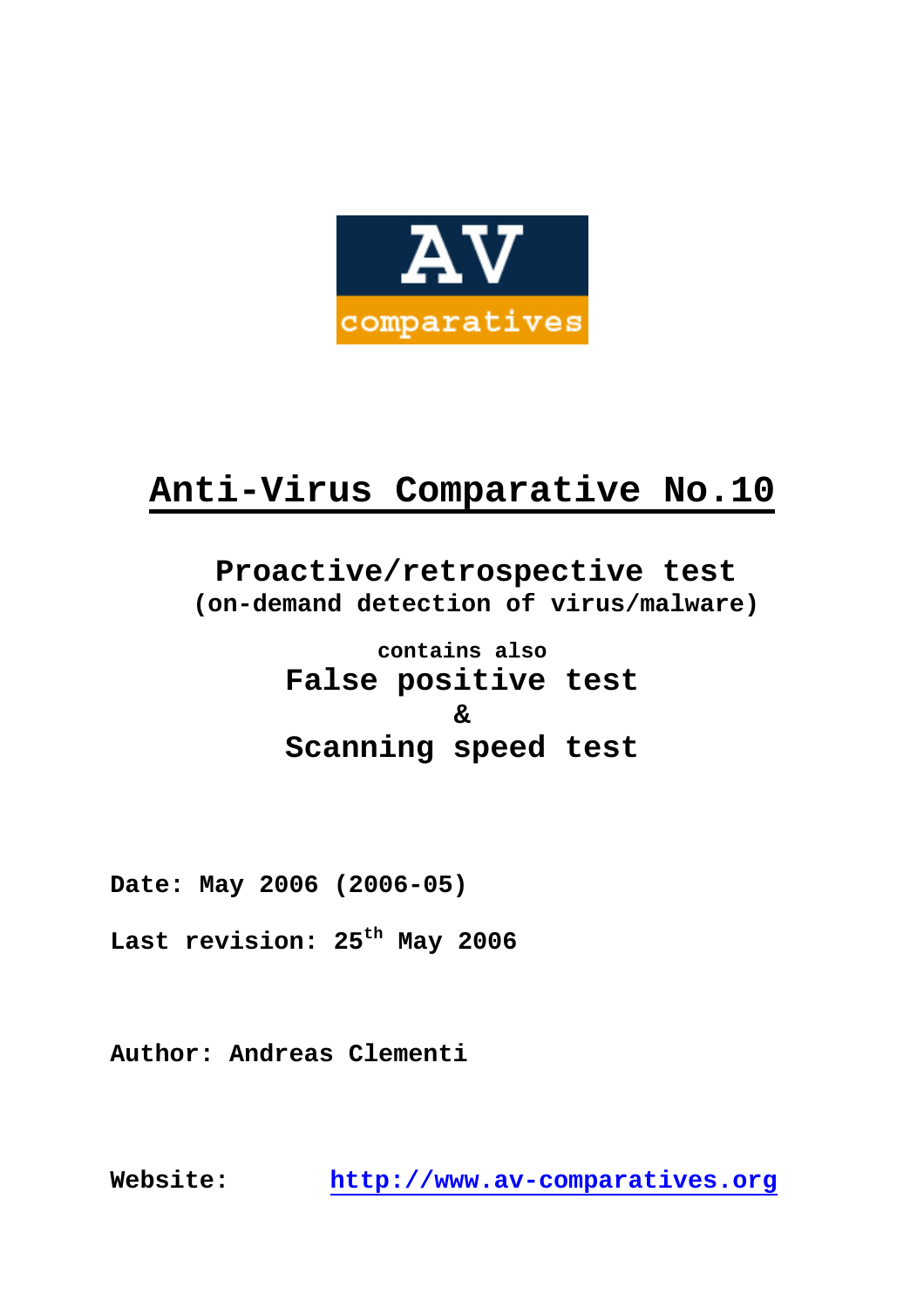# **1. Introduction**

This test report is the second part of the February 2006 test. The same products were used and the results show the pure proactive detection capabilities that the products had three months ago. Many new viruses and other types of malware appear every day, this is why it's important that Anti-Virus products not only provide new updates, as often and as fast as possible, in order to identify those new threats, but also that they are able to detect such threats in advance with generic and/or heuristic techniques. Without this ability the user has to wait for an updated release of the Anti-Virus product. Even if nowadays most anti-virus products provide daily or hourly updates, without heuristic/generic methods there is always a time-frame where the user is not protected, and much more important than time to release an update, is the time it takes to get that update deployed.

The same products, with the same best possible detection settings that the scan engines had in the last comparative, were used for these tests. For this test we used new samples $^1$  received between  $6^{\rm th}$ February and  $6^{th}$  May 2006, which were all new to all tested products. The following 16 products were tested in this comparative (last signature updates and versions are from  $6^{th}$  February 2006):

- Avast! 4.6.763 Professional Edition
- AVG Professional 7.1.375
- AVIRA AntiVir Personal Edition Premium 7.00.00.21
- BitDefender Anti-Virus 9.0 Professional Plus
- Dr.Web Anti-Virus for Windows 95-XP 4.33.0.09293
- ESET NOD32 Anti-Virus 2.51.20
- F-Prot Anti-Virus for Windows 3.16f
- F-Secure Anti-Virus 6.12
- Gdata AntiVirusKit (AVK) 16.0.5
- \* Kaspersky Anti-Virus Personal Pro 5.0.391
- McAfee VirusScan 10.0.21 (with 5000 engine)
- \* Norman Virus Control 5.81
- Panda Platinum Internet Security 10.01.02
- Symantec Norton Anti-Virus 12.1.0.20
- TrustPort Antivirus Workstation 1.5.0.752
- VBA32 Workstation 3.10.5

# **2. Description**

 $\overline{a}$ 

Anti-Virus products often claim to have high proactive detection capabilities – far higher than those reached in this test. This isn't just a self-promotional statement; it's possible that products reach the stated percentages, but this depends on the duration of the test-period, the size of the sample set and the used samples. The data shows how good the proactive detection capabilities of the scanners were in detecting actual new/unknown threats. Users shouldn't be afraid if products have, in a retrospective test, low percentages. If the anti-virus software is always kept up-to-date, it will be able to detect most of the samples. For understanding how the detection rates of the Anti-Virus products look with updated signatures and programs, have a look at our regular on-demand detection tests. Only the on-demand detection capability was tested; some products may be had the ability to detect some samples e.g. onexecution or by other monitoring tools, like behaviour-blocker, etc.

<sup>&</sup>lt;sup>1</sup> Typical Spyware, Adware, tools, etc. are not included.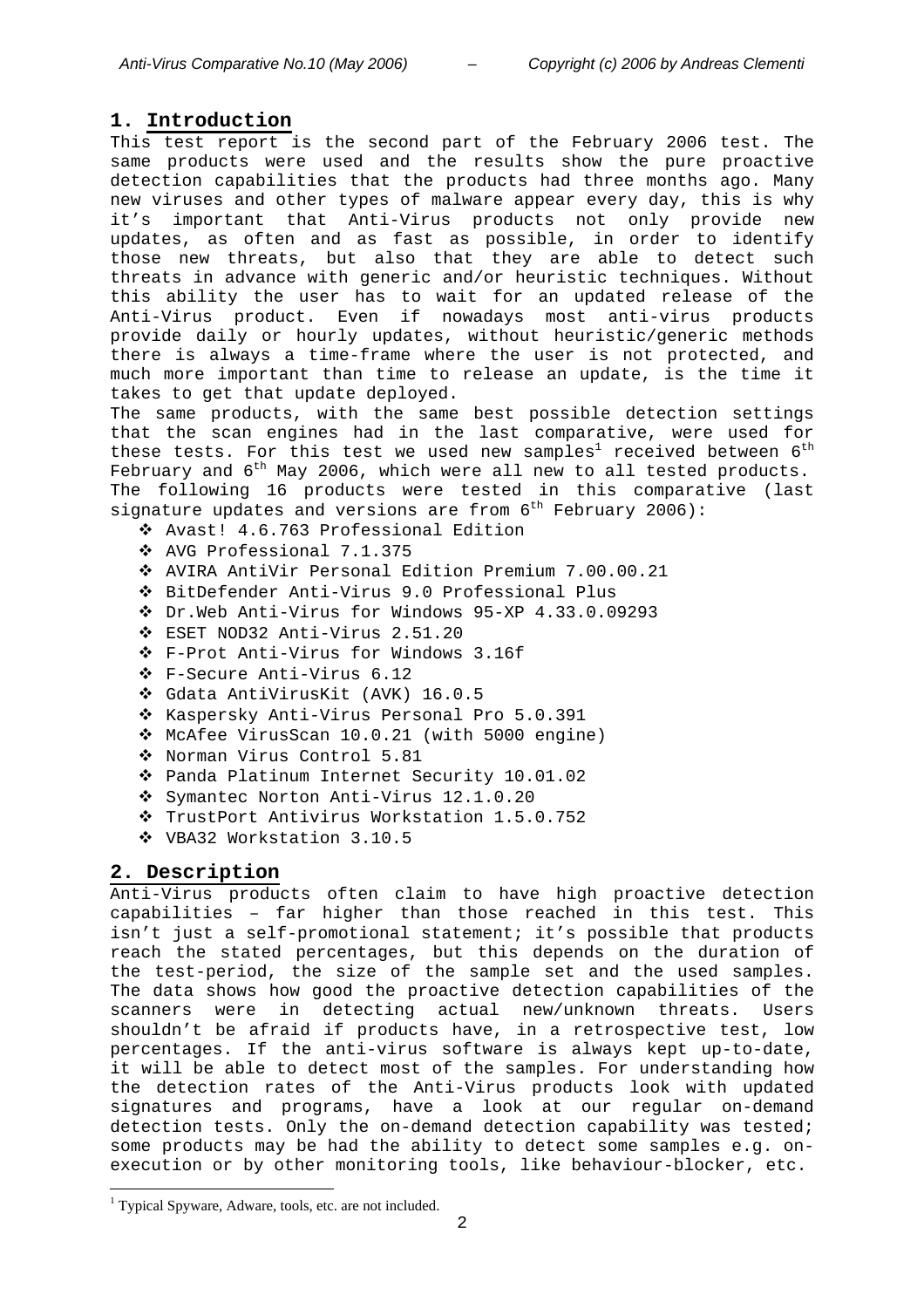# **3. Test results**

Below the detailed test result tables of all tested products:

| Company                                       |       | <b>AVIRA</b>           |     | G DATA Security    |     | Alwil Software      |     | GriSoft                 |     |
|-----------------------------------------------|-------|------------------------|-----|--------------------|-----|---------------------|-----|-------------------------|-----|
| Product                                       |       | AntiVir PE Premium     |     | AntiVirusKit (AVK) |     | Avast! Professional |     | <b>AVG Professional</b> |     |
| Program version                               |       | 7.00.00.21             |     | 16.0.5             |     | 4.6.763             |     | 7.1.375                 |     |
| Engine / signature version                    |       | 6.33.0.36 / 6.33.0.210 |     | 16.5355 / 16.2619  |     | 0606-1              |     | 267.15.2/252            |     |
| Number of virus records                       |       | 307.383                |     | unknown            |     | unknown             |     | unknown                 |     |
| Certification level reached*                  |       | <b>ADVANCED</b>        |     | <b>ADVANCED+</b>   |     | <b>ADVANCED</b>     |     | <b>STANDARD</b>         |     |
|                                               |       |                        |     |                    |     |                     |     |                         |     |
| Number of false positives*                    |       | many                   |     | few                |     | few                 |     | few                     |     |
| On-demand scanning speed*                     |       | fast                   |     | siow               |     | average             |     | average                 |     |
| <b>ProActive detection of "NEW" samples**</b> |       |                        |     |                    |     |                     |     |                         |     |
| DOS malware                                   | 35    |                        | 3%  | 16                 | 46% | 7.                  | 20% | 16                      | 46% |
| Windows viruses                               | 39    | 7                      | 18% | 8                  | 21% | 8                   | 21% | 3                       | 8%  |
| Script malware                                | 217   | 62                     | 29% | 36                 | 17% | 51                  | 24% | 137                     | 63% |
| Worms                                         | 502   | 239                    | 48% | 306                | 61% | 51                  | 10% | 25                      | 5%  |
| <b>Backdoors</b>                              | 3.836 | 2.400                  | 63% | 2.277              | 59% | 1.260               | 33% | 153                     | 4%  |
| Trojans                                       | 3.638 | 1.726                  | 47% | 1.425              | 39% | 296                 | 8%  | 38                      | 1%  |
| other malware                                 | 356   | 263                    | 74% | 271                | 76% | 217                 | 61% | 229                     | 64% |
| OtherOS malware                               | 122   | 29                     | 24% | 8                  | 7%  | 8                   | 7%  | 0                       | 0%  |
| TOTAL                                         | 8.745 | 4.727                  | 54% | 4.347              | 50% | 1.898               | 22% | 601                     | 7%  |

| Company                                       |       | Softwin          |                           | Doctor Web      |         | <b>Frisk Software</b> |                          | F-Secure                   |     |
|-----------------------------------------------|-------|------------------|---------------------------|-----------------|---------|-----------------------|--------------------------|----------------------------|-----|
| Product                                       |       |                  | <b>BitDefender Prof.+</b> |                 | Dr. Web |                       | <b>F-Prot Anti-Virus</b> | <b>F-Secure Anti-Virus</b> |     |
| Program version                               |       | 9.0 (Build 9)    |                           | 4.33.0.09293    |         | 3.16f                 |                          | 6.12.90                    |     |
| Engine / signature version                    |       | 7.05596          |                           | 4.33.0.10250    |         | 3.16.13               |                          | 6.11.11450                 |     |
| Number of virus records                       |       | 269.149          |                           | 102.156         |         | 232.823               |                          | unknown                    |     |
| Certification level reached*                  |       | <b>ADVANCED+</b> |                           | <b>ADVANCED</b> |         | <b>STANDARD</b>       |                          | <b>ADVANCED</b>            |     |
|                                               |       |                  |                           |                 |         |                       |                          |                            |     |
| Number of false positives*                    |       | few              |                           | many            |         | few                   |                          | few                        |     |
| On-demand scanning speed*                     |       | average          |                           | average         |         | average               |                          | slow                       |     |
| <b>ProActive detection of "NEW" samples**</b> |       |                  |                           |                 |         |                       |                          |                            |     |
| DOS malware                                   | 35    | 16               | 46%                       | 5               | 14%     | 16                    | 46%                      | 7                          | 20% |
| Windows viruses                               | 39    | 8                | 21%                       | 7               | 18%     | 0                     | 0%                       | 2                          | 5%  |
| Script malware                                | 217   | 24               | 11%                       | 41              | 19%     |                       | 0%                       | 18                         | 8%  |
| <b>Worms</b>                                  | 502   | 302              | 60%                       | 249             | 50%     | 120                   | 24%                      | 35                         | 7%  |
| <b>Backdoors</b>                              | 3.836 | 1.973            | 51%                       | 1.971           | 51%     | 599                   | 16%                      | 1.680                      | 44% |
| Trojans                                       | 3.638 | 1.375            | 38%                       | 1.428           | 39%     | 188                   | 5%                       | 74                         | 2%  |
| other malware                                 | 356   | 268              | 75%                       | 199             | 56%     | 192                   | 54%                      | 232                        | 65% |
| OtherOS malware                               | 122   | 8                | 7%                        | 1               | 1%      | 0                     | 0%                       | 8                          | 7%  |
| TOTAL                                         | 8.745 | 3.974            | 45%                       | 3.901           | 45%     | 1.116                 | 13%                      | 2.056                      | 24% |

| Company                                       |       | Kaspersky Labs          |     | <b>McAfee</b>    |     | <b>ESET</b>             |     | Norman ASA         |     |
|-----------------------------------------------|-------|-------------------------|-----|------------------|-----|-------------------------|-----|--------------------|-----|
| Product                                       |       | <b>KAV Personal Pro</b> |     | McAfee VirusScan |     | <b>NOD32 Anti-Virus</b> |     | NormanVirusControl |     |
| Program version                               |       | 5.0.391                 |     | 10.0.21          |     | 2.51.20                 |     | 5.81               |     |
| Engine / signature version                    |       | NΑ                      |     | 5.0.00 / 4690    |     | 1.1395                  |     | 5.83.11            |     |
| Number of virus records                       |       | 175.260                 |     | 175.087          |     | unknown                 |     | unknown            |     |
| Certification level reached*                  |       | <b>ADVANCED</b>         |     | <b>ADVANCED</b>  |     | <b>ADVANCED+</b>        |     | <b>ADVANCED</b>    |     |
|                                               |       |                         |     |                  |     |                         |     |                    |     |
| Number of false positives*                    |       | few                     |     | very few         |     | few                     |     | few                |     |
| On-demand scanning speed*                     |       | average                 |     | average          |     | fast                    |     | average            |     |
| <b>ProActive detection of "NEW" samples**</b> |       |                         |     |                  |     |                         |     |                    |     |
| DOS malware                                   | 35    | 7                       | 20% | 9                | 26% | 16                      | 46% | 5.                 | 14% |
| Windows viruses                               | 39    | 2                       | 5%  | 8.               | 21% | 19                      | 49% | 2                  | 5%  |
| Script malware                                | 217   | 26                      | 12% | 35               | 16% | 31                      | 14% | 58                 | 27% |
| Worms                                         | 502   | 33                      | 7%  | 111              | 22% | 409                     | 81% | 201                | 40% |
| <b>Backdoors</b>                              | 3.836 | 1.685                   | 44% | 1.477            | 39% | 2.946                   | 77% | 1.316              | 34% |
| Trojans                                       | 3.638 | 76                      | 2%  |                  | 20% | 1.382                   | 38% | 583                | 16% |
| other malware                                 | 356   | 232                     | 65% | 279.             | 78% | 223                     | 63% | 234                | 66% |
| OtherOS malware                               | 122   | 8                       | 7%  | 19               | 16% | 8.                      | 7%  | n                  | 0%  |
| TOTAL                                         | 8.745 | 2.069                   | 24% | 2.663            | 30% | 5.034                   | 58% | 2.399              | 27% |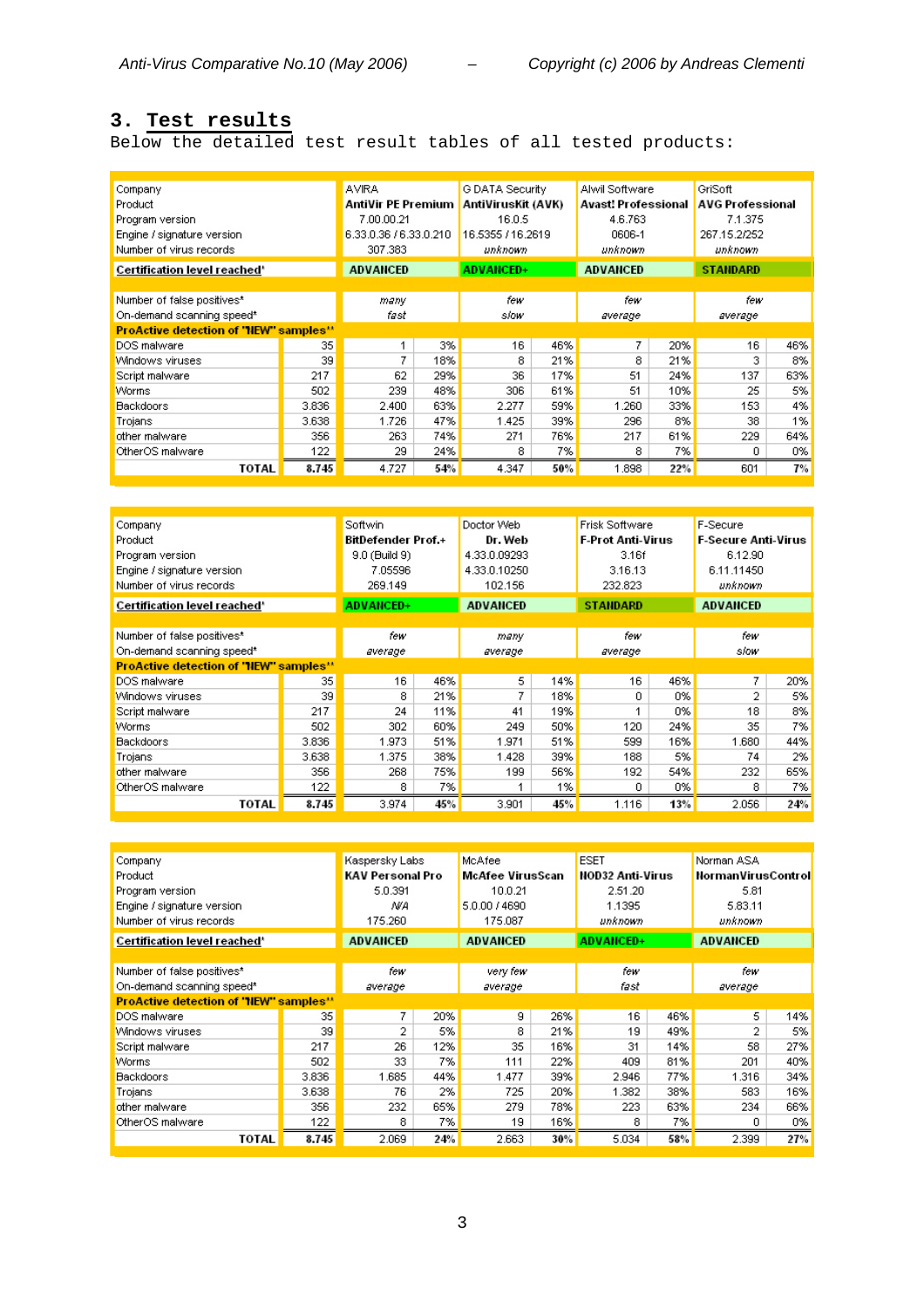| Panda Software                                |       |                   |     |                  |     |                        |     |                          |     |
|-----------------------------------------------|-------|-------------------|-----|------------------|-----|------------------------|-----|--------------------------|-----|
| Company                                       |       | Symantec          |     |                  |     | AEC.                   |     | VirusBlokAda             |     |
| Product                                       |       | Norton Anti-Virus |     | Panda Anti-Virus |     | <b>TrustPort AV WS</b> |     | <b>VBA32 Workstation</b> |     |
| Program version                               |       | 12.1.0.20         |     | 10.01.02         |     | 1.5.0.752              |     | 3.10.5                   |     |
| Engine / signature version                    |       | 80206u            |     | ΝA               |     | ΝA                     |     | ΝA                       |     |
| Number of virus records                       |       | 72.044            |     | 110.254          |     | unknown                |     | 163.237                  |     |
| <b>Certification level reached*</b>           |       | <b>STANDARD</b>   |     | <b>ADVANCED</b>  |     | <b>ADVANCED+</b>       |     | <b>ADVANCED</b>          |     |
|                                               |       |                   |     |                  |     |                        |     |                          |     |
| Number of false positives*                    |       | none              |     | few              |     | few                    |     | many                     |     |
| On-demand scanning speed*                     |       | average           |     | fast             |     | slow                   |     | slow                     |     |
| <b>ProActive detection of "NEW" samples**</b> |       |                   |     |                  |     |                        |     |                          |     |
| DOS malware                                   | 35    | 14                | 40% | 4                | 11% | 16                     | 46% | 25                       | 71% |
| Windows viruses                               | 39    | 6.                | 15% | 6                | 15% | 8.                     | 21% | 6.                       | 15% |
| Script malware                                | 217   | 37                | 17% | 17               | 8%  | 24                     | 11% | 23                       | 11% |
| <b>Worms</b>                                  | 502   | 109               | 22% | 92               | 18% | 324                    | 65% | 160                      | 32% |
| <b>Backdoors</b>                              | 3.836 | 772               | 20% | 1.412            | 37% | 2.130                  | 56% | 2.692                    | 70% |
| Trojans                                       | 3.638 | 242               | 7%  | 832              | 23% | 1.461                  | 40% | 1.780                    | 49% |
| other malware                                 | 356   | 237               | 67% | 232              | 65% | 269                    | 76% | 249                      | 70% |
| OtherOS malware                               | 122   | 14                | 11% | 0                | 0%  | 8                      | 7%  | 0.                       | 0%  |
| TOTAL                                         | 8.745 | 1.431             | 16% | 2.595            | 30% | 4.240                  | 48% | 4.935                    | 56% |



# **4. Summary results**

 $\overline{a}$ 

The results show the pure proactive on-demand<sup>2</sup> detection capabilities of the scan engines. The percentages are rounded to the nearest whole number.

Do not take the results as an absolute assessment of quality - they just give an idea of who detected more, and who less, in this specific test. To know how these anti-virus products perform with updated signatures, please have a look at our on-demand tests of February and August.

Readers should take a look at the results and build an opinion based on their needs. All the tested products are already selected from a group of very good scanners and if used correctly and kept up-todate, users can feel safe with any of them. Read more in the previous February 2006 comparative.

Please also have a look on our methodology document for further details (http://www.av-comparatives.org/seiten/ergebnisse/methodology.pdf).

 $2$ <sup>2</sup> this test is performed on-demand – it is NOT a realtime/on-access test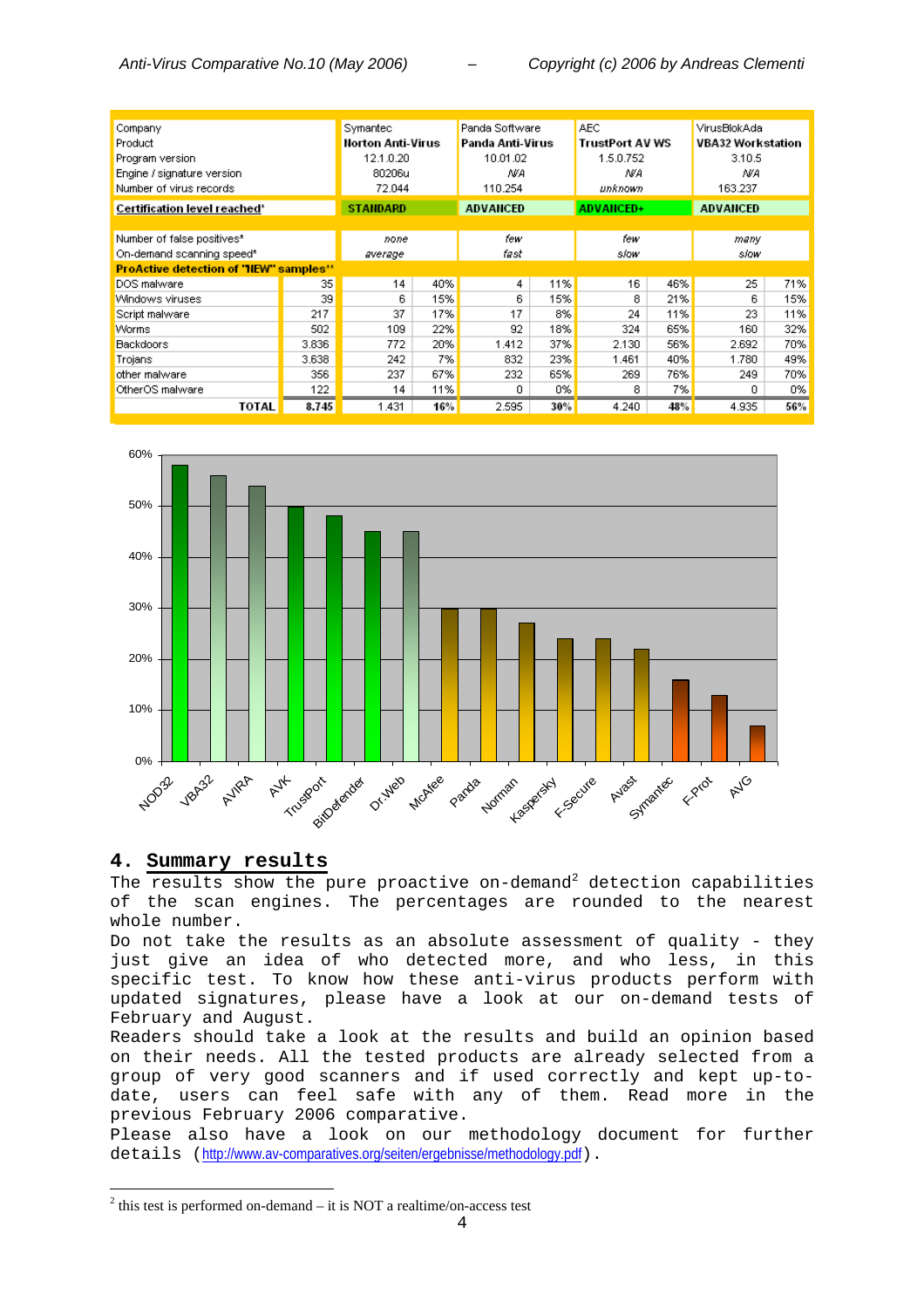Below are the results obtained by each scanner in the various categories, sorted by detection rate:

|  |  |  |  |  | (a) ProActive detection of new Backdoors, Trojans and other malware: |  |  |  |  |  |
|--|--|--|--|--|----------------------------------------------------------------------|--|--|--|--|--|
|--|--|--|--|--|----------------------------------------------------------------------|--|--|--|--|--|

| $1$ . | VBA32                  | 60%    |
|-------|------------------------|--------|
| 2.    | NOD32                  | 58%    |
|       | 3. AVIRA               | 56%    |
| 4.    | AVK                    | 51%    |
| 5.    | TrustPort              | 49%    |
|       | 6. BitDefender, Dr.Web | 46%    |
|       | 7. McAfee, Panda       | 32%    |
|       | 8. Norman              | $27$ % |
|       | 9. Kaspersky, F-Secure | 25%    |
|       | 10. Avast              | 23%    |
|       | 11. Symantec           | 16%    |
|       | 12. F-Prot             | 13%    |
|       | 13. AVG                | $5\%$  |

# (b) ProActive detection of new Worms, DOS, Windows, OtherOS and

|       | Script viruses/malware:  |                   |
|-------|--------------------------|-------------------|
| $1$ . | NOD32                    | 53%               |
|       | 2. TrustPort, AVK        | 42%               |
|       | 3. BitDefender           | 39%               |
| 4.    | AVIRA                    | 37%               |
| 5.    | Dr.Web                   | 33%               |
| б.    | Norman                   | $29$ <sup>2</sup> |
|       | 7. VBA32                 | 23%               |
|       | 8. AVG, McAfee, Symantec | 20%               |
| 9.    | F-Prot                   | 15%               |
|       | 10. Avast                | 14%               |
|       | 11. Panda                | 13%               |
| 12.   | Kaspersky, F-Secure      | 8%                |

#### **(c) ProActive detection of all new samples used in the test:**

| NOD32               | 58%               |
|---------------------|-------------------|
| VBA32               | 56%               |
| AVIRA               | 54%               |
| AVK                 | 50%               |
| TrustPort           | 48%               |
| BitDefender, Dr.Web | 45%               |
| McAfee, Panda       | 30%               |
| Norman              | $27$ %            |
| Kaspersky, F-Secure | $24$ <sup>8</sup> |
| 10. Avast           | $22$ %            |
| 11.<br>Symantec     | 16%               |
| 12. F-Prot          | 13%               |
| AVG                 | 7%                |
|                     |                   |

Please also have a look at the overviews that can be found on the website, to see how the scanners scored in this, and in past, tests. Always check for the latest data available on our website – the previous data of 6 months ago can now be considered outdated.

Note: AVK, F-Secure and TrustPort are multi-engine AV's.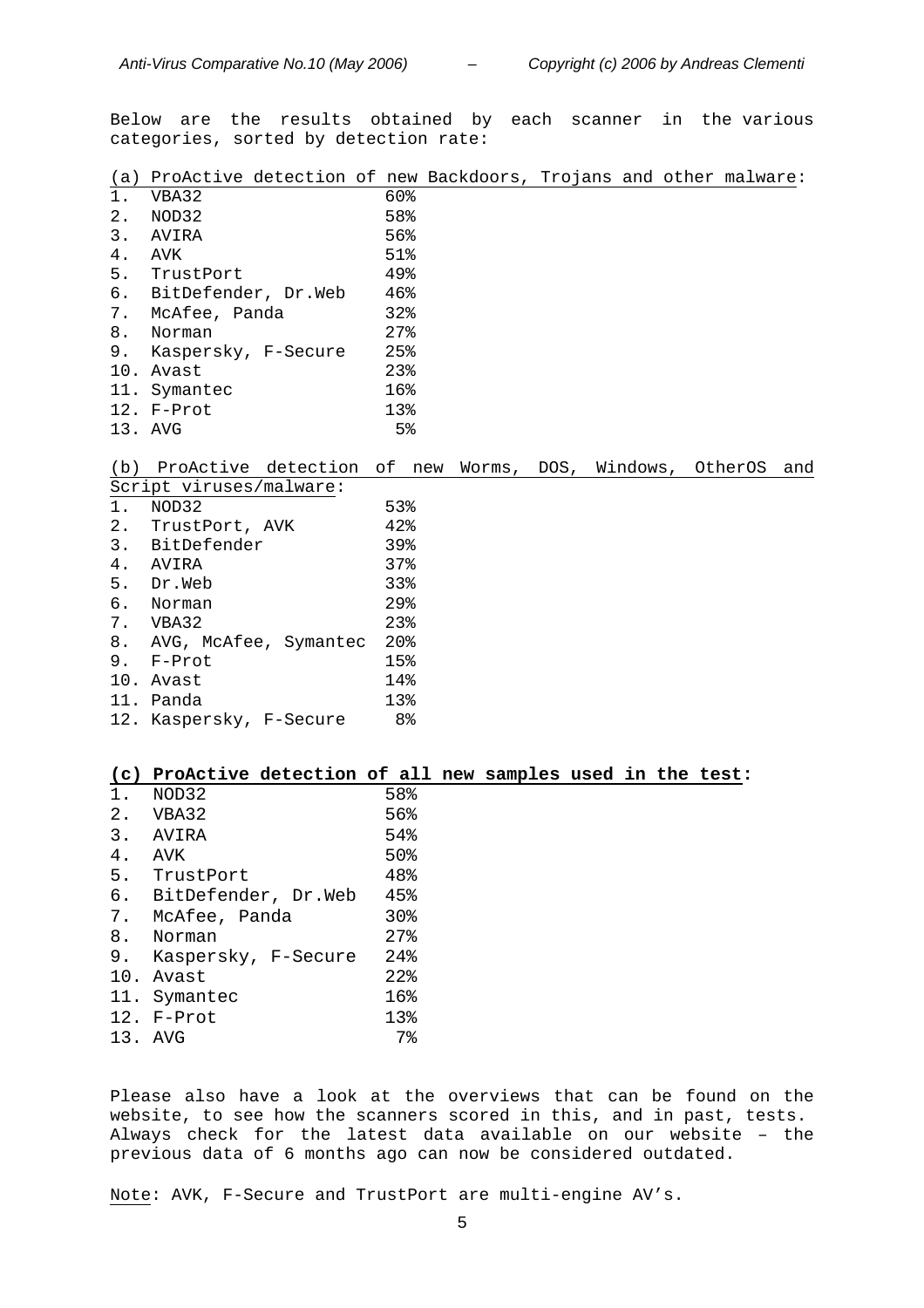# **5. False positive/alarm test**

Starting from 2006, we provide in our retrospective test reports also a false alarm test, in order to better evaluate the quality of the proactive detection capabilities. Like every new test introduction, we will improve this test in the future and continuosly extend it. This test also demonstrates that also with deactivated heuristics false alarms can occur. A false alarm (false positive) is when an Anti-Virus product flags an innocent file to be infected when it is not. False alarms can sometimes cause as much troubles like a real infection.

Number of false positives found<sup>3</sup>:

| 1. Symantec                    | 0  | none or       |
|--------------------------------|----|---------------|
| 2. McAfee                      | 1  | very few FP's |
| 3. AVG, Norman                 | 3  |               |
| 4. Kaspersky, F-Prot, F-Secure | 4  |               |
| 5. NOD32, BitDefender, Avast   | 5  |               |
| 6. AVK                         | 6  | few FP's      |
| 7. Panda                       | 7  |               |
| 8. TrustPort                   | 8  |               |
| 9. AVIRA                       | 25 |               |
| 10. Dr.Web                     | 46 | many FP's     |
| 11. VBA32                      | 73 |               |
|                                |    |               |

Products with high proactive detection, but many FP's (false positives) can not gain our ADVANCED+ award (in that case they would get the next lower award, ADVANCED).

The graph below demonstrates the number of false positives by the various Anti-Virus products:



 $\overline{a}$ <sup>3</sup> Lower is better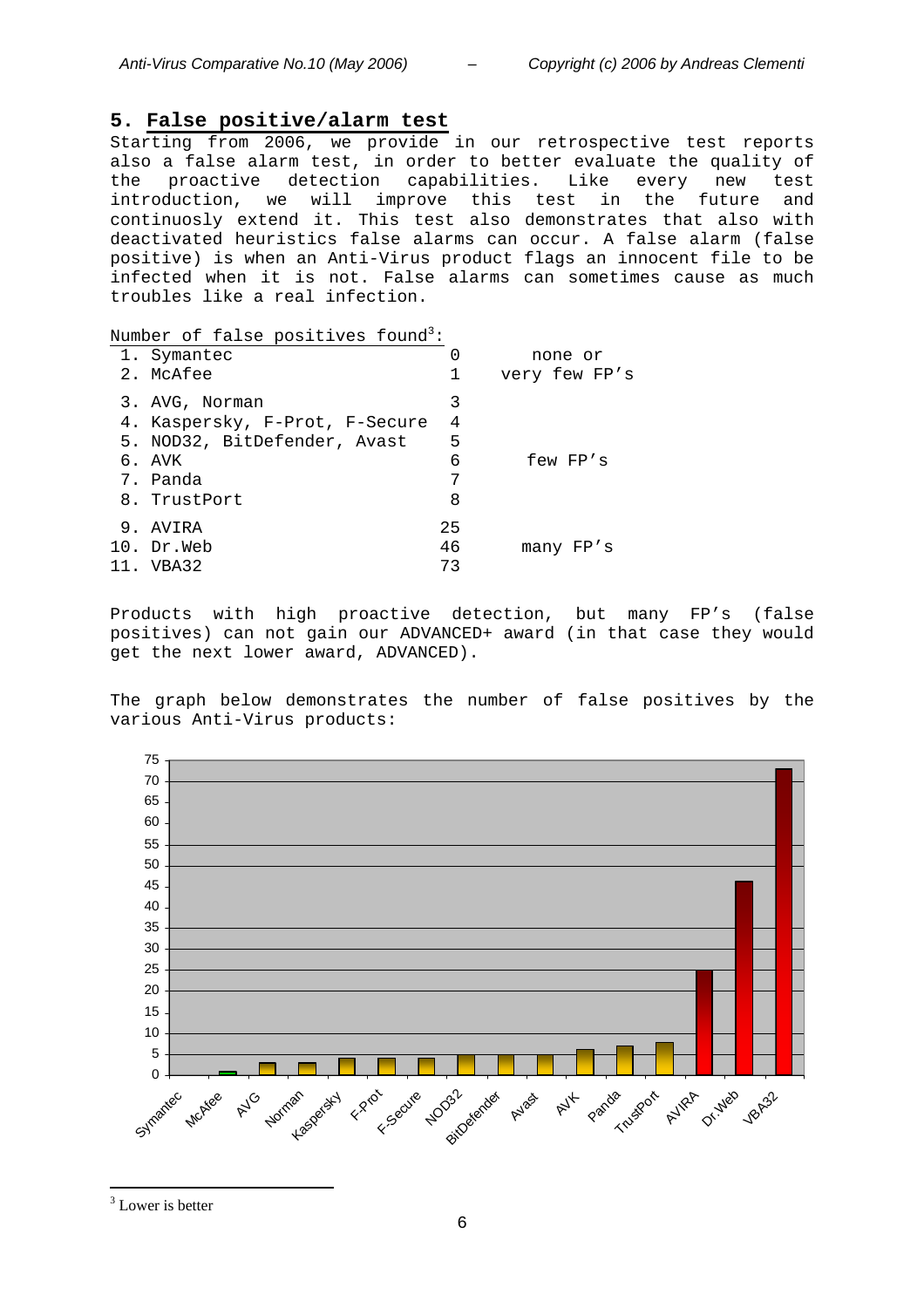#### **5.1 Details of the false positives detected**

All listed false alarms were reported and sent to the Anti-Virus vendors and should now be fixed. As we sent the false alarms to the vendors, in future false alarm tests the number of false positives will possibly be much lower (hopefully near to zero). Please note that if a product caused a false alarm e.g. on various versions of a program in very similar packages, we count it here as only 1 false alarm.

False alarms caused by unencrypted data blocks in Anti-Virus related files are also not counted in this test.

Please also read the comments under the tables to know what we mean by "heuristic" and "signature" – sometimes it simply means the false alarm occurred with heuristics turned off and due to that it was counted as signature.

Below are the details on which packages the false alarms occurred by the following AV products: Avast, F-Prot, AntiVir (AVIRA), BitDefender, McAfee, Dr.Web, F-Secure, AVK (GDATA), Kaspersky, Norman, Symantec, NOD32 (ESET), Panda, TrustPort, AVG, VBA32.

#### **Avast**

| False alarm found in some part(s) of | Detected as                 | By        |
|--------------------------------------|-----------------------------|-----------|
| Golden FTP Server package            | $Win32:Trojan-qen. {Other}$ | Signature |
| Kindersicherung package              | $Win32:Trojan-qen. {Other}$ | Signature |
| PEINFO tool                          | Win32:Simile                | Signature |
| SharpPix package                     | $Win32:Trojan-qen. {Other}$ | Signature |
| UNAFS package                        | $Win32:Trojan-qen. {Other}$ | Signature |

Avast and also other Anti-Virus products are very likely to have false alarms on Panda's signature database and files, but we do not count them as false alarms, as it is the "fault" of the companies which did not encrypt their signatures/databases properly (http://faq.avast.com/eng/faq\_panda.html). The same applies, for example, to some stand-alone removers provided by various other companies (ghost positives $^4)$  .

#### **F-Prot**

 $\overline{a}$ 

| False alarm found in some part(s) of | Detected as                                     | Bv        |
|--------------------------------------|-------------------------------------------------|-----------|
| 3Com WebCam Lite package             | could be a destructive program                  | Heuristic |
| BusiMate package                     | could be a destructive program                  | Heuristic |
| M@xTax Standard package              | could be a suspicious file                      | Signature |
| NewsBin Professional package         | security risk or a "backdoor" program Signature |           |

The false alarms marked as 'Signature', will happen also if F-Prot's heuristics are disabled. Encrypted programs in archives may get flagged as suspicious, and also files with double executable extensions.

<sup>4</sup> unencrypted data blocks inside AV related files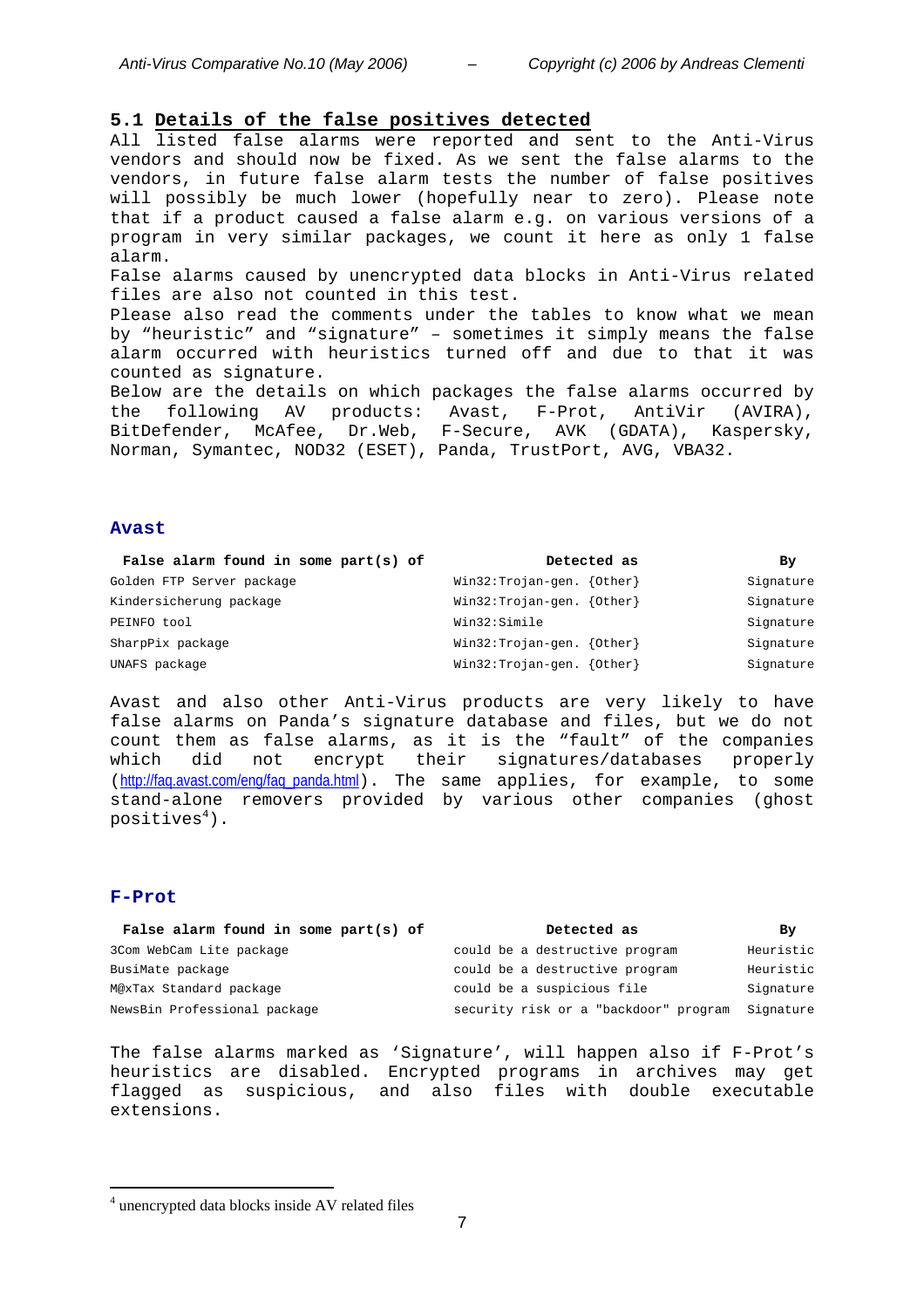# **AntiVir (AVIRA)**

| False alarm found in some part(s) of       | Detected as                 | By.       |
|--------------------------------------------|-----------------------------|-----------|
| AutoDialRun package                        | HEURISTIC/Trojan.Keylogger  | Heuristic |
| BlueSeries Splitting package               | HEURISTIC/Malware.Layered   | Heuristic |
| BootStrapper package                       | HEURISTIC/Malware.Modified  | Heuristic |
| CleanFormat package                        | HEURISTIC/Macro.Word2000    | Heuristic |
| Dashboard package                          | W32/HLLW.Antinn.H.2         | Signature |
| Datawest ConCentre Support package         | WORM/Vimover                | Signature |
| Desktop Icon Manager package               | HEURISTIC/Trojan.Keylogger  | Heuristic |
| E-mail Scanner package                     | HEURISTIC/Trojan.Keylogger  | Heuristic |
| IDA package (Keil C166)                    | HEURISTIC/Virus.Win32       | Heuristic |
| lySoft package                             | HEURISTIC/Hijacker          | Heuristic |
| Medion driver package (attrib.com)         | Wonder virus                | Signature |
| Microsoft Windows 2000 SP3 Hotfix          | HEURISTIC/Hijacker          | Heuristic |
| Microsoft Windows 2000 SP2 update package  | HEURISTIC/Hijacker          | Heuristic |
| MR-Toolbox package                         | HEURISTIC/Macro.Excel2000   | Heuristic |
| Softboot package                           | HEURISTIC/Hijacker          | Heuristic |
| Spirex Screensaver package                 | HEURISTIC/Hijacker          | Heuristic |
| T-Mobile package (ByteMobile)              | HEURISTIC/Hijacker          | Heuristic |
| TrendMicro OfficeScan ClientUtility        | HEURISTIC/Backdoor.Dropper  | Heuristic |
| TrendMicro OfficeScan POP3pack             | HEURISTIC/Backdoor.Dropper  | Heuristic |
| TrendMicro OfficeScan Webinstall           | HEURISTIC/Backdoor.Generic  | Heuristic |
| TrendMicro PC-Cillin package (tmproxy.exe) | HEURISTIC/Backdoor.Generic  | Heuristic |
| TuxPaint package                           | EXP/JS.Active.8             | Signature |
| VirSort package (help file)                | WORM/Manymize               | Signature |
| Webroot SpyAudit package                   | HEURISTIC/Trojan.Downloader | Heuristic |
| WinHex package                             | HEURISTIC/Hijacker          | Heuristic |

AVIRA had 25 false alarms, including on some files from Microsoft products. Due to this, it can not gain our ADVANCED+ award in the retrospective test.

#### **BitDefender**

| False alarm found in some part(s) of | Detected as               | By        |
|--------------------------------------|---------------------------|-----------|
| Corel Linux package                  | UNIX.Klizan.A             | Signature |
| MiniMail package                     | Trojan.PWS.Bancos.142     | Signature |
| PCW add-on package                   | Type_VBS_Infector         | Heuristic |
| TransMac package                     | Backdoor.Aqobot.AFZ       | Signature |
| Weather Display package              | BehavesLike:Trojan.HanqUp | Heuristic |

Bitdefender had relatively few false alarms.

# **McAfee**

| False alarm found in some part(s) of |  | Detected as    | By        |
|--------------------------------------|--|----------------|-----------|
| AddTime package                      |  | Generic Delphi | Signature |

McAfee had only one false alarm. The false alarm occurred even with heuristics turned off, so it is counted here as signature detection. Like Symantec, also McAfee shows to have a high quality assurance before releasing updates, in order to avoid false positives. Even so, mistakes can happen occasionally even after stringent QA testing.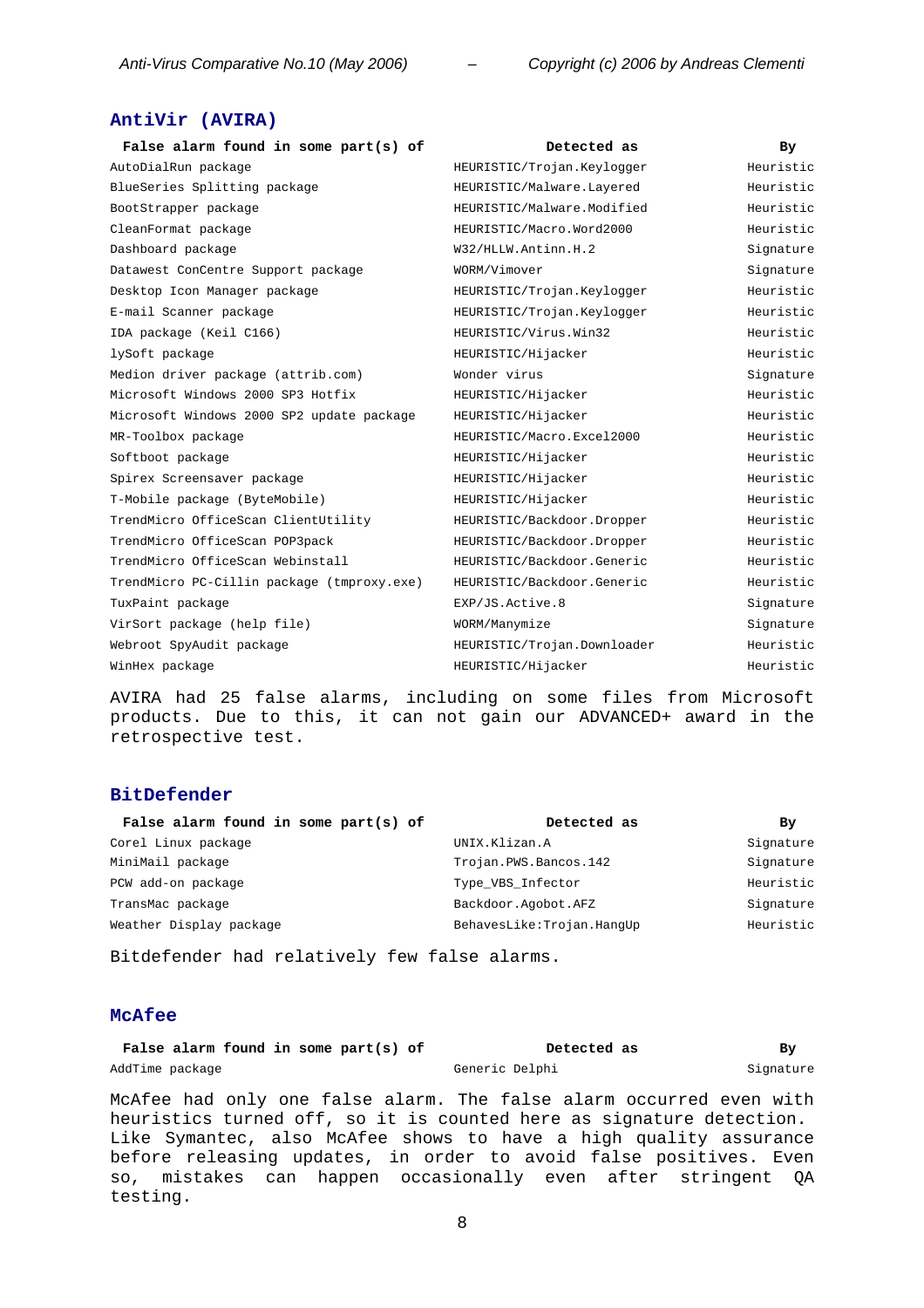# **Dr.Web**

| False alarm found in some part(s) of        | Detected as                           | Bу        |
|---------------------------------------------|---------------------------------------|-----------|
| Acrobat Reader package                      | modification of VBS. FreeLink         | Signature |
| ADV Grid package                            | modification of Win32.Swaduk.6891     | Signature |
| AntiVir package                             | probably WIN.WORM.Virus               | Heuristic |
| Anvil Studio package                        | modification of BAT.Mtr.1429          | Signature |
| AOL package                                 | probably BACKDOOR. Trojan             | Heuristic |
| Application Access Server package           | modification of BackDoor.Generic.1261 | Signature |
| ASAP Utilities package                      | W97M.Iseng                            | Signature |
| Autostart Application Checker package       | probably SCRIPT.BATCH.Virus           | Heuristic |
| Clip Magic package                          | probably DLOADER.Trojan               | Heuristic |
| CPU Info package                            | probably WIN.WORM.Virus               | Heuristic |
| Datei Commander package                     | probably BACKDOOR. Trojan             | Heuristic |
| Desktop Icons Manager package               | probably DLOADER.Trojan               | Heuristic |
| Favorite Startpage package                  | probably SCRIPT.Virus                 | Heuristic |
| FixFoto package                             | probably SCRIPT.Virus                 | Heuristic |
| FlexInfo package                            | probably BACKDOOR. Trojan             | Heuristic |
| GoogleDesktopSearch package                 | probably DLOADER.Trojan               | Heuristic |
| HardwareLister package                      | probably SCRIPT.Virus                 | Heuristic |
| IRCView package                             | probably BACKDOOR.IRC.Trojan          | Heuristic |
| JDTricks package                            | probably DLOADER. Trojan              | Heuristic |
| KidKey Internet Access Control package      | probably BACKDOOR. Trojan             | Heuristic |
| MessengerPlus! package                      | Trojan.Swizzor                        | Signature |
| Microsoft NetMeeting package                | modification of Win32.Bumblebee.3649  | Signature |
| Microsoft Office Standard 2003 Trial        | modification of VBS.Petik             | Signature |
| MiniMail package                            | Trojan.PWS.Bancos.142                 | Signature |
| NewsGroup Server Searcher package           | modification of BackDoor.Generic.1116 | Signature |
| PaintShopPro package                        | modification of Win32.Bumblebee.3833  | Signature |
| ParanoIT package                            | probably DLOADER.Trojan               | Heuristic |
| PDF Experte package                         | probably BACKDOOR. Trojan             | Heuristic |
| PDF Machine package                         | probably BACKDOOR.Trojan              | Heuristic |
| Pit's WinToys package                       | probably WIN.SCRIPT.BATCH.Virus       | Heuristic |
| Registry System Wizard package              | probably BACKDOOR. Trojan             | Heuristic |
| RemoteKeys package                          | probably BACKDOOR. Trojan             | Heuristic |
| SnipeMonkey package                         | probably DLOADER.Trojan               | Heuristic |
| SoviewImageViewer package                   | probably DLOADER. Trojan              | Heuristic |
| Synchronization Wizard package              | probably SCRIPT.BATCH.Virus           | Heuristic |
| ThunderBird Conpresso package               | probably SCRIPT.Virus                 | Heuristic |
| TIF package                                 | probably SCRIPT.Virus                 | Heuristic |
| ToolbarCop package                          | probably WIN.SCRIPT.Virus             | Heuristic |
| TrendMicro InterScanVirusWall Samba package | modification of Trojan. DelSys. 191   | Signature |
| TrendMicro OfficeScan package               | probably BACKDOOR. Trojan             | Heuristic |
| VIA RhineFamily FastEthernetAdapter package | probably BACKDOOR. Trojan             | Heuristic |
| Webroot Cache & Cookie Washer package       | probably STPAGE. Trojan               | Heuristic |
| WinAmp Bookmark package                     | probably SCRIPT.Virus                 | Heuristic |
| WinFAQ package                              | probably SCRIPT.BATCH.Virus           | Heuristic |
| WinGuruXP Console package                   | probably BACKDOOR. Trojan             | Heuristic |
| ZoneAlarm TrueVectorService package         | probably BACKDOOR. Trojan             | Heuristic |

If Dr.Web's heuristic analysis is turned off, the false alarms caused by the heuristics would not occur, but the others marked as "Signature" would happen anyway. Dr.Web had relatively many false positives, so it can not gain our ADVANCED+ award.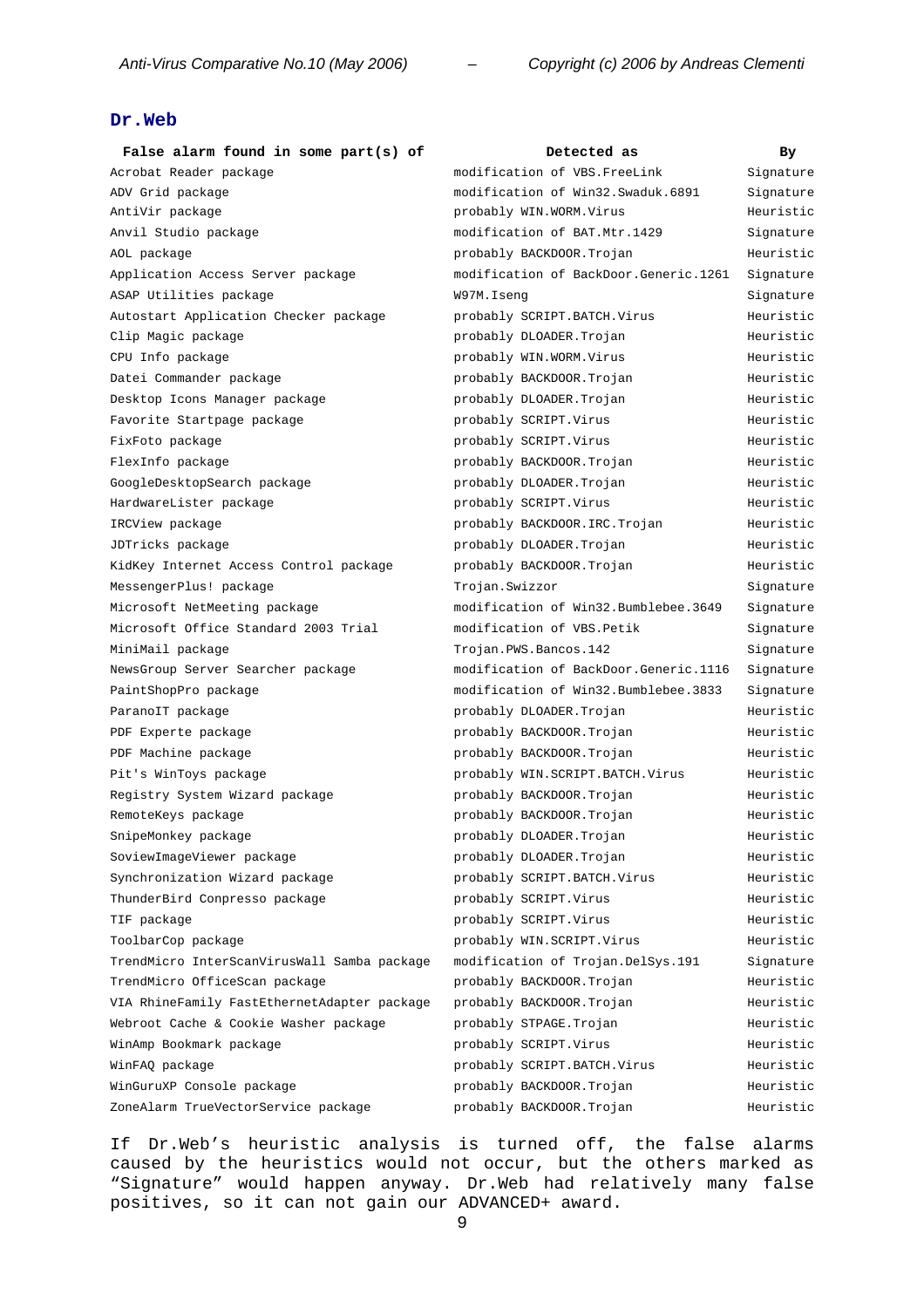# **F-Secure**

| False alarm found in some part(s) of | Detected as                     | Βv        |
|--------------------------------------|---------------------------------|-----------|
| Autographics package                 | Type_Win32                      | Heuristic |
| Datawest ConCentre Support package   | Email-Worm.Win32.Vimover        | Heuristic |
| Fedora package                       | Trojan-Downloader.Win32.Delf.ij | Signature |
| TransMac package                     | Backdoor.Win32.Agobot.afz       | Signature |

In F-Secure it is not possible to turn off the heuristics. F-Secure had the same false positives as Kaspersky in this test because F-Secure's product uses the AVP engine.

# **G DATA AVK**

| False alarm found in some part(s) of | Detected as               | By        |
|--------------------------------------|---------------------------|-----------|
|                                      | Type Win32                | Heuristic |
|                                      | UNIX.Klizan.A             | Signature |
|                                      | Trojan.PWS.Bancos.142     | Signature |
|                                      | Type VBS Infector         | Heuristic |
|                                      | Backdoor.Win32.Aqobot.afz | Signature |
| Weather Display package              | Trojan.HangUp             | Heuristic |
|                                      |                           |           |

If the heuristic in AVK is turned off, the false alarms caused by the heuristics will not occur.

#### **Kaspersky**

| False alarm found in some part(s) of |  |            | Detected as                                |  | By        |
|--------------------------------------|--|------------|--------------------------------------------|--|-----------|
| Autographics package                 |  | Type Win32 |                                            |  | Heuristic |
| Datawest ConCentre Support package   |  |            | Email-Worm.Win32.Vimover                   |  | Heuristic |
| Fedora package                       |  |            | Trojan-Downloader.Win32.Delf.ij            |  | Signature |
| TransMac package                     |  |            | Backdoor.Win32.Agobot.afz                  |  | Signature |
| Kaspersky's<br>In<br>heuristics.     |  |            | product it is not possible to turn off the |  |           |

#### **Norman**

| False alarm found in some part(s) of | Detected as             | By        |
|--------------------------------------|-------------------------|-----------|
| GXTranscoder package                 | Trojan W32/Zapchast.DA  | Signature |
| eDonkey package                      | Worm W32/Mytob.RG       | Signature |
| NetGroup package                     | Worm W32/HLLW.Gaobot.LY | Signature |

Norman had few false positives in our test. Interesting that even though Norman is known for its heuristics, the 3 false alarms occurred all by signatures.

#### **Symantec (NAV)**

Symantec Norton Anti-Virus was the only Anti-Virus product in this test which had no false positives. This is an indication of high quality assurance tests before the release of updates in order to avoid false positives.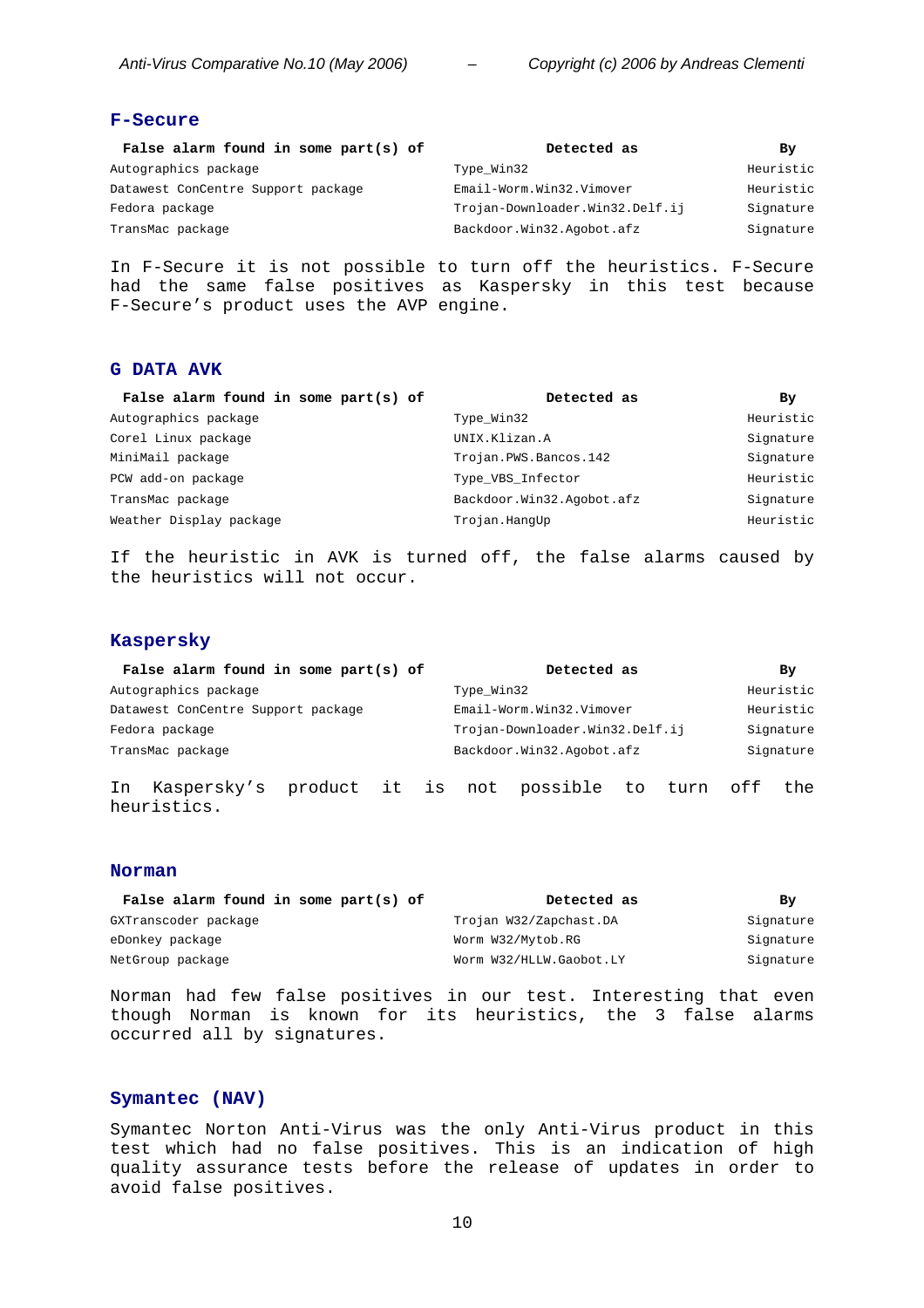#### **NOD32 (ESET)**

| False alarm found in some part(s) of | Detected as                            | By        |
|--------------------------------------|----------------------------------------|-----------|
| AOL package                          | probably unknown NewHeur_PE virus (AH) | Heuristic |
| EmailArchitect Server 2004 package   | probably unknown NewHeur PE virus (AH) | Heuristic |
| MR-Toolbox package                   | probably unknown MACRO virus           | Heuristic |
| NVIDIA Detonator 4 drivers package   | probably unknown NewHeur PE virus (AH) | Heuristic |
| SFX archives                         | Win95/SK virus (AH)                    | Heuristic |

'AH' is NOD32 'Advanced Heuristic'. If AH is disabled, the false alarms with '(AH)' will not occur. The false alarm on the macro file occurs if NOD32's 'standard' heuristic is enabled. The false alarm on the SFX archives was due to an incorrect detection algorithm. As it happened only if AH is turned on, it will be counted here as heuristic detection.

#### **Panda**

| False alarm found in some part(s) of | Detected as     | By        |
|--------------------------------------|-----------------|-----------|
| AntiSpamWolf package                 | Suspicious file | Heuristic |
| ASUS Firmware packages               | Suspicious file | Heuristic |
| DirectX package                      | Suspicious file | Heuristic |
| Gmail Notifier for Miranda package   | Suspicious file | Heuristic |
| MobileNetSwitch package              | Suspicious file | Heuristic |
| Mozilla package                      | Univ            | Signature |
| PhotoArtMaster Classic package       | Suspicious file | Heuristic |

Panda had 7 false alarms: 6 with heuristics turned on and 1 with heuristics turned off.

### **TrustPort**

| False alarm found in some part(s) of | Detected as               | Вy        |
|--------------------------------------|---------------------------|-----------|
| Corel Linux package                  | UNIX.Klizan.A             | Signature |
| eDonkey package                      | Worm W32/Mytob.RG         | Signature |
| GXTranscoder package                 | Trojan W32/Zapchast.DA    | Signature |
| MiniMail package                     | Trojan.PWS.Bancos.142     | Signature |
| NetGroup package                     | Worm W32/HLLW.Gaobot.LY   | Signature |
| PCW add-on package                   | Type_VBS_Infector         | Heuristic |
| TransMac package                     | Backdoor.Aqobot.AFZ       | Signature |
| Weather Display package              | BehavesLike:Trojan.HanqUp | Heuristic |
|                                      |                           |           |

TrustPort had the same false positives as the two engines it uses: Bitdefender and Norman.

# **AVG**

| False alarm found in some $part(s)$ of | Detected as           | By        |
|----------------------------------------|-----------------------|-----------|
| DOS4ME package                         | unknown virus .TSR    | Heuristic |
| GDATA AVK package                      | Trojan.PSW.Generic.OI | Signature |
| MP3Totale package                      | Trojan.Small.AN       | Signature |

AVG had few false positives: 2 by signatures and 1 by heuristic.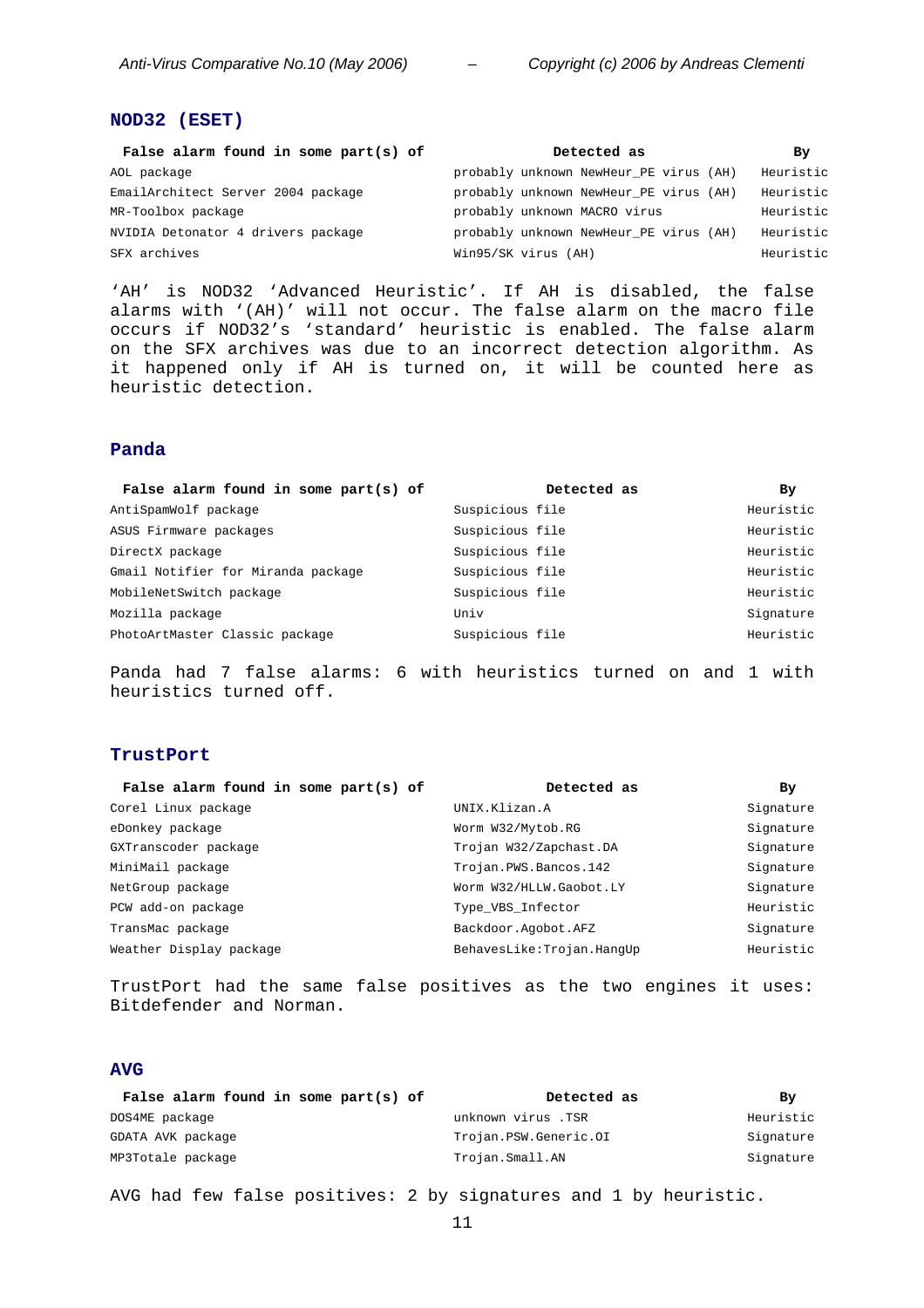# **VBA32**

| False alarm found in some part(s) of        | Detected as                        | Bу        |
|---------------------------------------------|------------------------------------|-----------|
| A+Webfilter package                         | Trojan-Downloader.Agent.34 (+)     | Heuristic |
| Acearth package                             | Unknown.OvrVirus (+)               | Heuristic |
| ADSLKeepAlive package                       | Email-Worm.VB.3                    | Heuristic |
| AHM Triton Tools package                    | Unknown.OvrVirus (+)               | Heuristic |
| Airscanner Mobile Anti-Virus package        | Backdoor.WinCE.Brador.a            | Signature |
| AirSnare package                            | $Trojan-PSW.VB.14 (+)$             | Heuristic |
| AmP package                                 | $Trojan.Delf.J1 (+)$               | Heuristic |
| ANDRoute 2004 package                       | Trojan-Spy.Win32.SCKeyLog.o        | Signature |
| Application LogServer package               | Trojan-Downloader.Agent.59 (+)     | Heuristic |
| AutoDialRun package                         | SMS-Flooder.Delf.1                 | Heuristic |
| AVI FourCC Changer package                  | Backdoor.Delf.187 (+)              | Heuristic |
| Beam4Free package                           | Malware.Agent.21 (+)               | Heuristic |
| BrandAwareness 2006 package                 | $Tropian-PSW.Delf.53 (+)$          | Heuristic |
| Buggy MP3 Player package                    | Backdoor.Delf.151 (+)              | Heuristic |
| CD Hopper package                           | Backdoor.Delf.151 (+)              | Heuristic |
| CDH Productions package                     | Malware. $VB.11$ $(+)$             | Heuristic |
| cFosSpeed package                           | Backdoor.PcClient.36 (+)           | Heuristic |
| Clipboard Manager package                   | Trojan-Downloader.Agent.101        | Heuristic |
| Cookie Muncher package                      | Backdoor.Delf.151 (+)              | Heuristic |
| DeepBurner package                          | Trojan-Spy.Banker.66 (+)           | Heuristic |
| DiaShow package                             | Trojan-Downloader.Delf.34          | Heuristic |
| DropUpload package                          | Downloader.Small.60 (+)            | Heuristic |
| EZMem Optimizer package                     | Malware. $VB.38 (+)$               | Heuristic |
| FahrschuleXP package                        | Malware. $VB.38 (+)$               | Heuristic |
| FastreamFTP package                         | Backdoor.Delf.83 (+)               | Heuristic |
| Fedora package                              | Unknown.OvrVirus (+)               | Heuristic |
| F-Secure OnlineScanner package              | Porn-Dialer.Win32.Agent.p          | Signature |
| FullMotion Video package                    | $Trojan.VB.36 (+)$                 | Heuristic |
| GoldMine package                            | Backdoor.Delf.151 (+)              | Heuristic |
| KomaMail package                            | Backdoor.GrayBird.1 (+)            | Heuristic |
| LittleBigBar package                        | Trojan-Downloader.Delf.28 (+)      | Heuristic |
| MapCreator package                          | Backdoor. IRC. Zcrew               | Signature |
| Messenger Plus! package                     | Trojan-Downloader.Win32.Swizzor.ag | Signature |
| MIA package                                 | Malware. Delf. $6 (+)$             | Heuristic |
| Microsoft Windows 2000 package              | Unknown.OvrVirus (+)               | Heuristic |
| Microsoft Windows XP Pro SP1 package        | Unknown.OvrVirus (+)               | Heuristic |
| Microsoft Windows XP Pro SP2 package        | Unknown.OvrVirus (+)               | Heuristic |
| Microsoft Windows XP Pro SP2 Update package | Unknown.OvrVirus (+)               | Heuristic |
| Mr.Mirror package                           | Trojan-Downloader.IstBar.39        | Heuristic |
| MusicBase package                           | Backdoor.Delf.159 (+)              | Heuristic |
| Mystik Media package                        | Malware. $VB.11 (+)$               | Heuristic |
| NaturalVoice Reader package                 | Malware.VB.40                      | Heuristic |
| NCN Messenger package                       | $Worm.VB.1 (+)$                    | Heuristic |
| OpenClipArt package                         | Unknown.OvrVirus (+)               | Heuristic |
| OpenOffice package                          | Unknown.OvrVirus (+)               | Heuristic |
| OutlookUncut package                        | Trojan-Downloader.Delf.34          | Heuristic |
| PACSpamPro package                          | Malware.VB.30                      | Heuristic |
| PC Monitoring package                       | Trojan-Spy.Delf.1                  | Heuristic |
| PCW add-on package                          | Trojan-Downloader.Delf.28          | Heuristic |
| PCW Trigger package                         | $Trojan.Delf.51 (+)$               | Heuristic |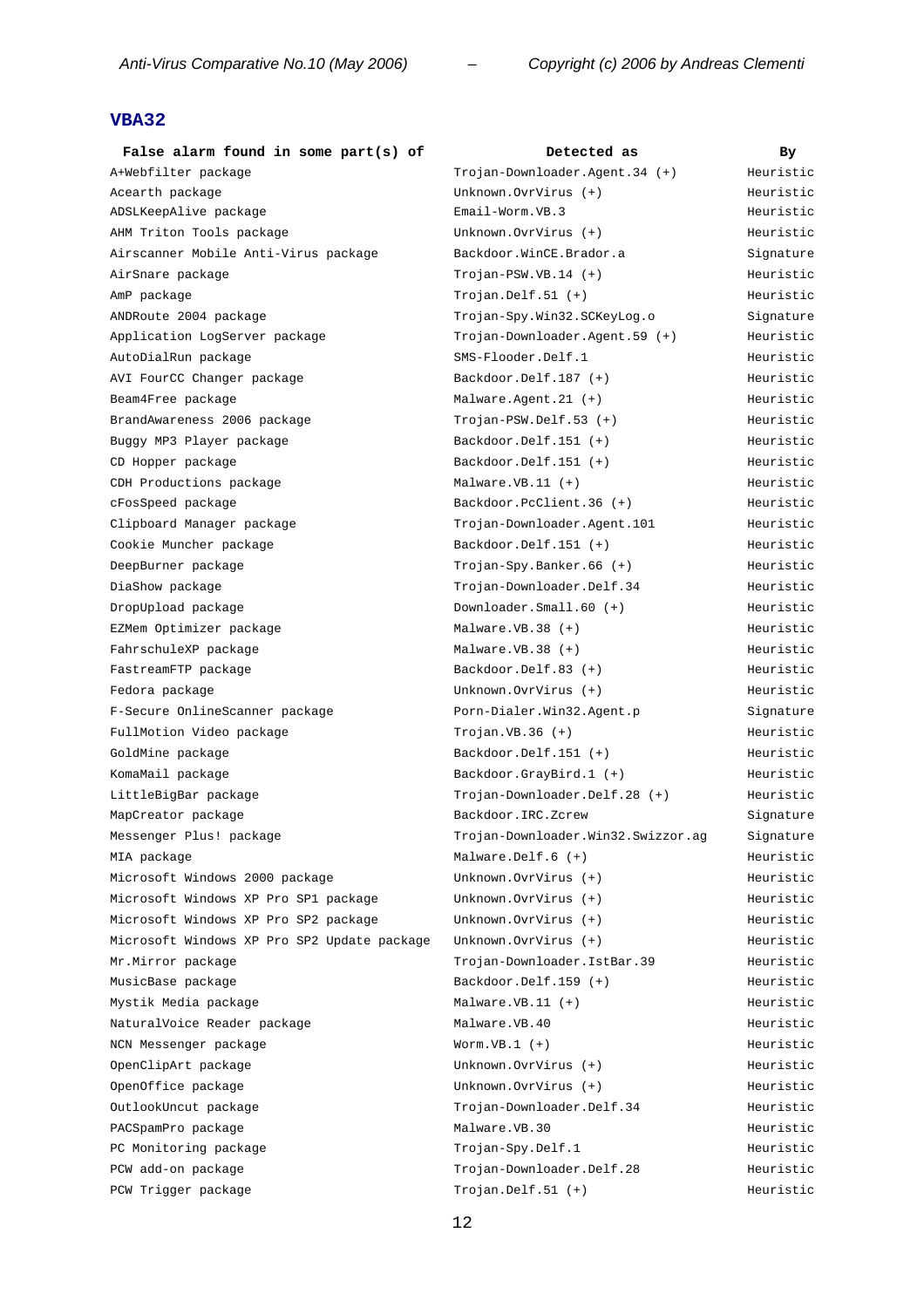| PestPatrol package                  | Trojan-Spy.Win32.SCKeyLog.o     | Signature |
|-------------------------------------|---------------------------------|-----------|
| Portable OpenOffice package         | Unknown.OvrVirus (+)            | Heuristic |
| PVAStrumento package                | Unknown.OvrVirus (+)            | Heuristic |
| Safe2Bid package                    | Malware. $VB.38 (+)$            | Heuristic |
| SoundControl package                | Backdoor.Delf.151 (+)           | Heuristic |
| SPSS package                        | Backdoor.WinCE.Brador.a         | Signature |
| Star package                        | Malware. Agent. $31 (+)$        | Heuristic |
| Symantec Anti-Virus package         | Trojan-Proxy.Win32.Agent.ay     | Signature |
| TeleGeiz package                    | Backdoor.Delf.74 (+)            | Heuristic |
| TinyResMeter package                | Trojan-Downloader.Delf.31 (+)   | Heuristic |
| TrafficMonitor package              | Backdoor.Delf.117               | Heuristic |
| TransMac package                    | Backdoor.Win32.Agobot.afz       | Signature |
| TrendMicro InternetSecurity package | Trojan-Spy.Agent.45 $(+)$       | Heuristic |
| TuneUp Utilities package            | Trojan-PSW.Delf.10              | Heuristic |
| USR X11R6 package                   | Unknown.OvrVirus (+)            | Heuristic |
| VersionBackupMaster package         | $Trojan-DownLoader.Delf.10 (+)$ | Heuristic |
| VoltoCDDB package                   | Trojan.StartPage.77 (+)         | Heuristic |
| WebCreator package                  | Trojan-Spy.Delf.61              | Heuristic |
| WinAce package                      | Backdoor.Delf.150 (+)           | Heuristic |
| WinComma package                    | Trojan-Dropper.Delf.35 (+)      | Heuristic |
| WinSettings2005 package             | I-Worm.Psw-protected            | Heuristic |
| XPlite2000 package                  | $Trojan.Delf.51 (+)$            | Heuristic |
| Zoner Draw package                  | Trojan-Spy.Win32.SCKeyLog.o     | Signature |

The heuristic detections marked with (+) occur if VBA32 heuristics are set to high/excessive. The other heuristic detections occur even if the heuristics are set to optimal. VBA32 had many false positives, including on some quite well known applications.

The following graph on the left side shows that around 1/4 of the false positives occurred even with heuristic options turned off. As there is in general a positive correlation between the number of false positives and the proactive detection rates (graphical demonstration on the right side), products with many false positives will not receive the ADVANCED+ certification.

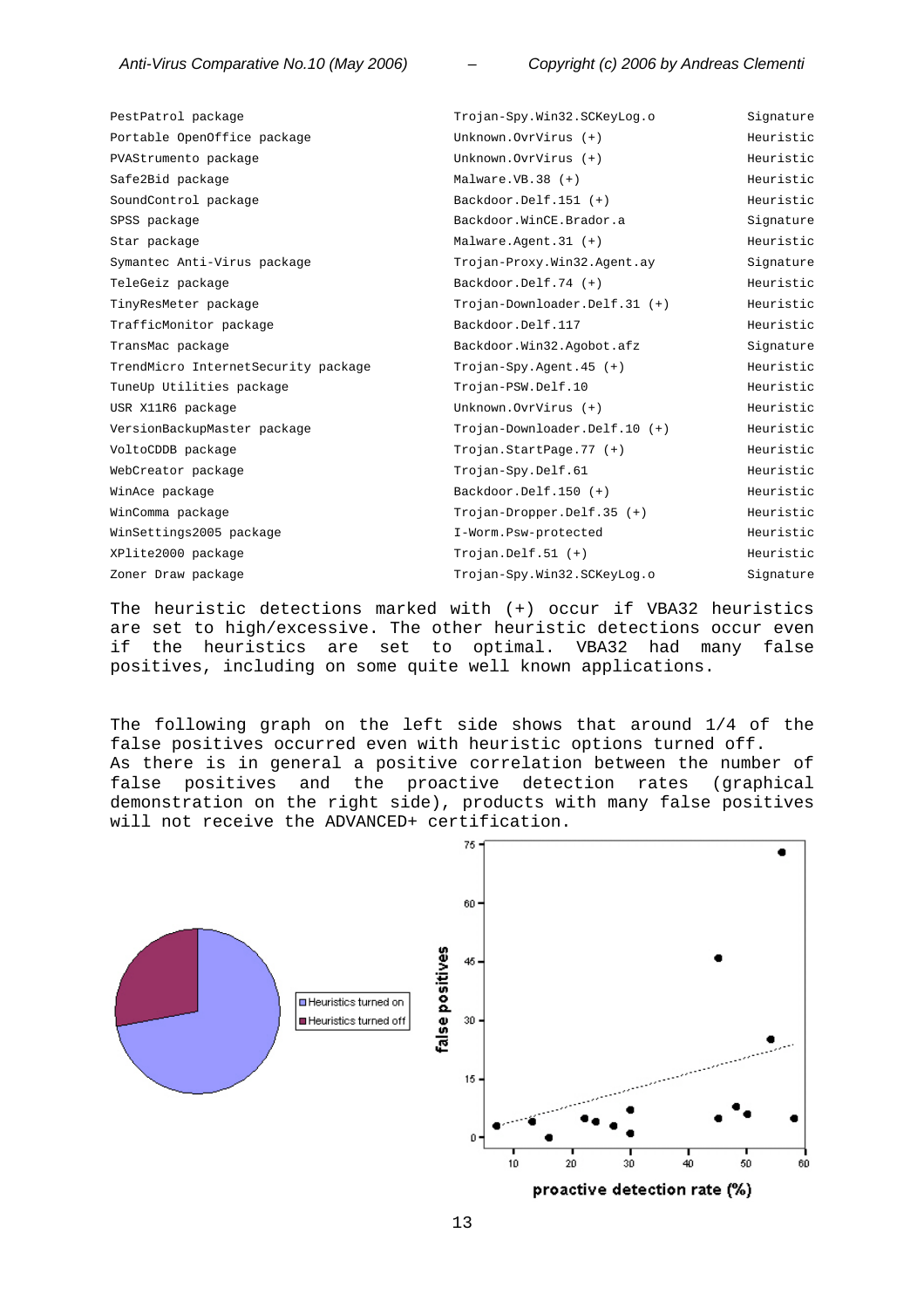### **6. Scanning speed test**

Starting from 2006, we now provide in our retrospective test reports a scanning speed test. Like every new test introduction, we will improve this test in the future and expand it in order to provide better and more data.

Some scanners may be slower than others due various reasons. It has to be taken in account how reliable the detection rate of an Anti-Virus is; if the Anti-Virus product will detects difficult polymorphic viruses (emulation: some Anti-Virus vendors do not include detection for some difficult polymorphic viruses in their products to avoid performance problems with their engine), deep heuristic scan analysis, unpacking and un-archiving support, hardware used, etc.

The following graph shows the throughput rate in MB/sec (higher is faster) of the various Anti-Virus products when scanning (on-demand) our whole clean files set (used for the false alarm testing). The scanning throughput rate will vary based on the set of clean files<sup>5</sup> and the settings in the product $^6.$  In future $^7$  we will provide more data, e.g. scanning speed based on various sets of clean files (OS system files, etc.) and using various settings.



The average scanning throughput rate (scan speed) is calculated by size of clean-set in MB's divided by time needed to finish the scan in seconds. The scanning throughput rate of this test can not be compared with future tests or with other tests, as it varies from the set of files used etc.

The scanning speed tests were done under Windows XP SP2, on a PC with Intel Pentium 4 HT 2.8 GHz, ASUS P4C800, 512 MB RAM and without network connection.

 $\overline{a}$ 

 $\frac{5}{6}$  to know how fast the various products would be on your PC at scanning *your* files, try yourself the products  $\frac{6}{6}$  we used the heat rescalled detection estings.

 $6$  we used the best possible detection settings

 $<sup>7</sup>$  we can not do it already this year, because most of us are quite busy with finishing the university studies. After we all</sup> have finished our studies, we will probably be able to provide even better comparatives.